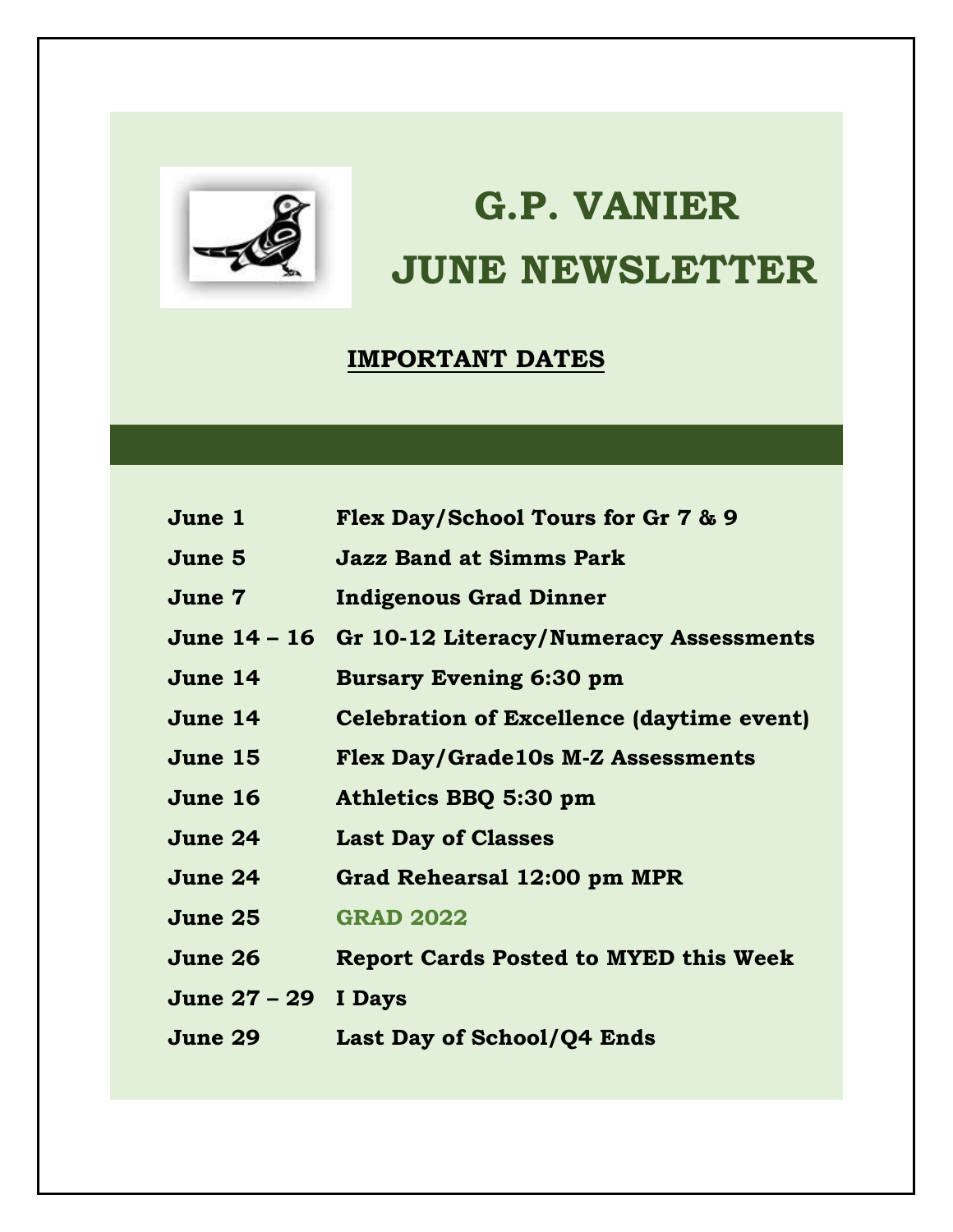### **NEWSLETTER CONTENT**

- **\* Grad Completion List**
- **\* Assessments**
- **\* SD71 School Emergency Program Guide**

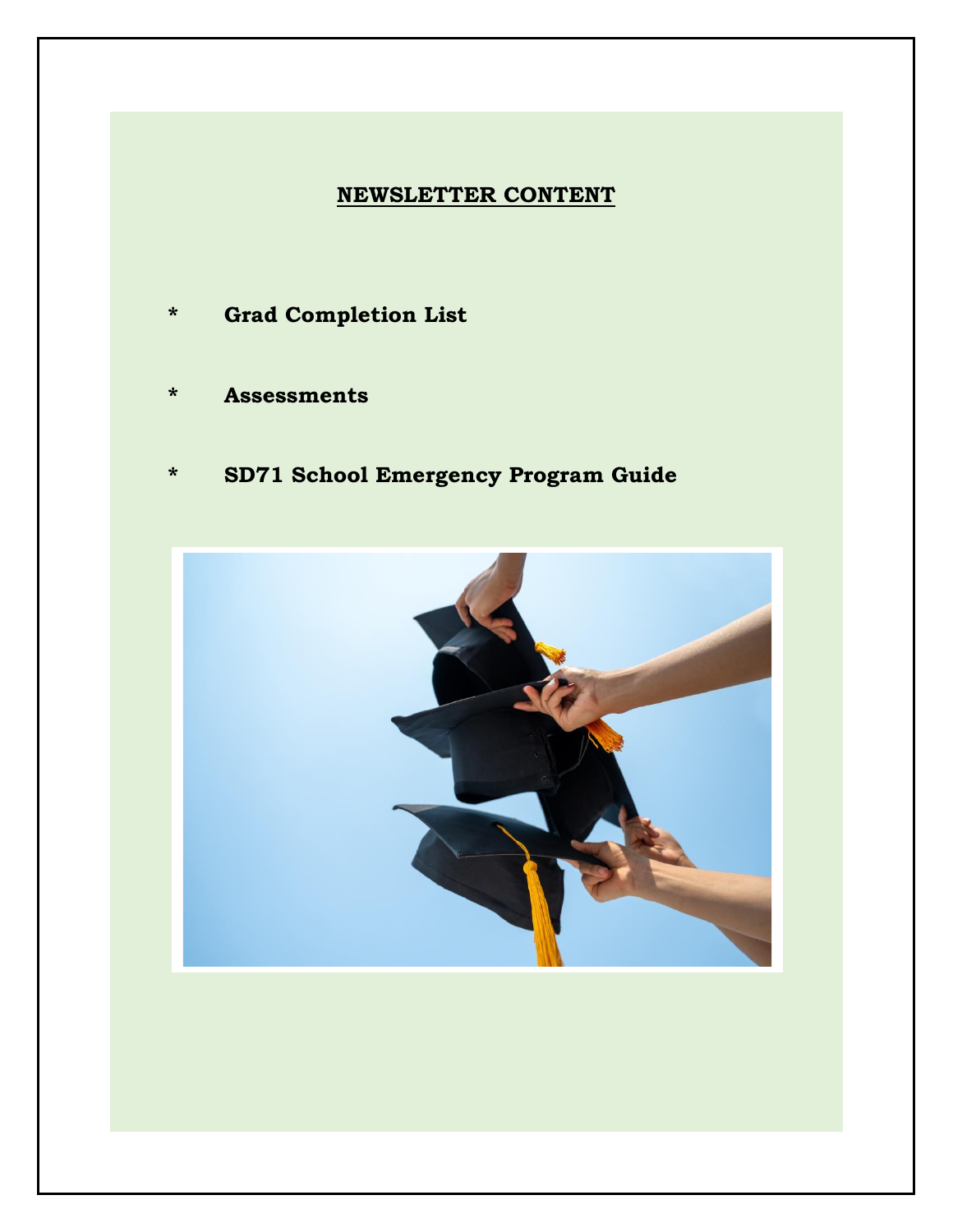## **GRAD COMPLETETION LIST**

**All graduating students MUST have the following list completed before they can pick up their grad ceremony tickets.**

| <b>Grad Bio</b>                                   | Grad Bio 2022                     |  |
|---------------------------------------------------|-----------------------------------|--|
| <b>Grad Fees/Student Fees</b>                     | Pay online or at the main office. |  |
| <b>Athletic Fees/Other Fees</b>                   | Pay online or at the main office  |  |
| <b>Library Fees</b>                               | Return your book to the library!! |  |
| <b>Careers/Capstone</b>                           |                                   |  |
| <b>Numeracy/Literacy Assessment</b>               |                                   |  |
| <b>30 Hours Volunteer or Paid Work Experience</b> |                                   |  |
| <b>80 Graduation Credits Completed</b>            |                                   |  |

**All athletic jerseys/uniforms MUST be handed in or a fee may be applied.**

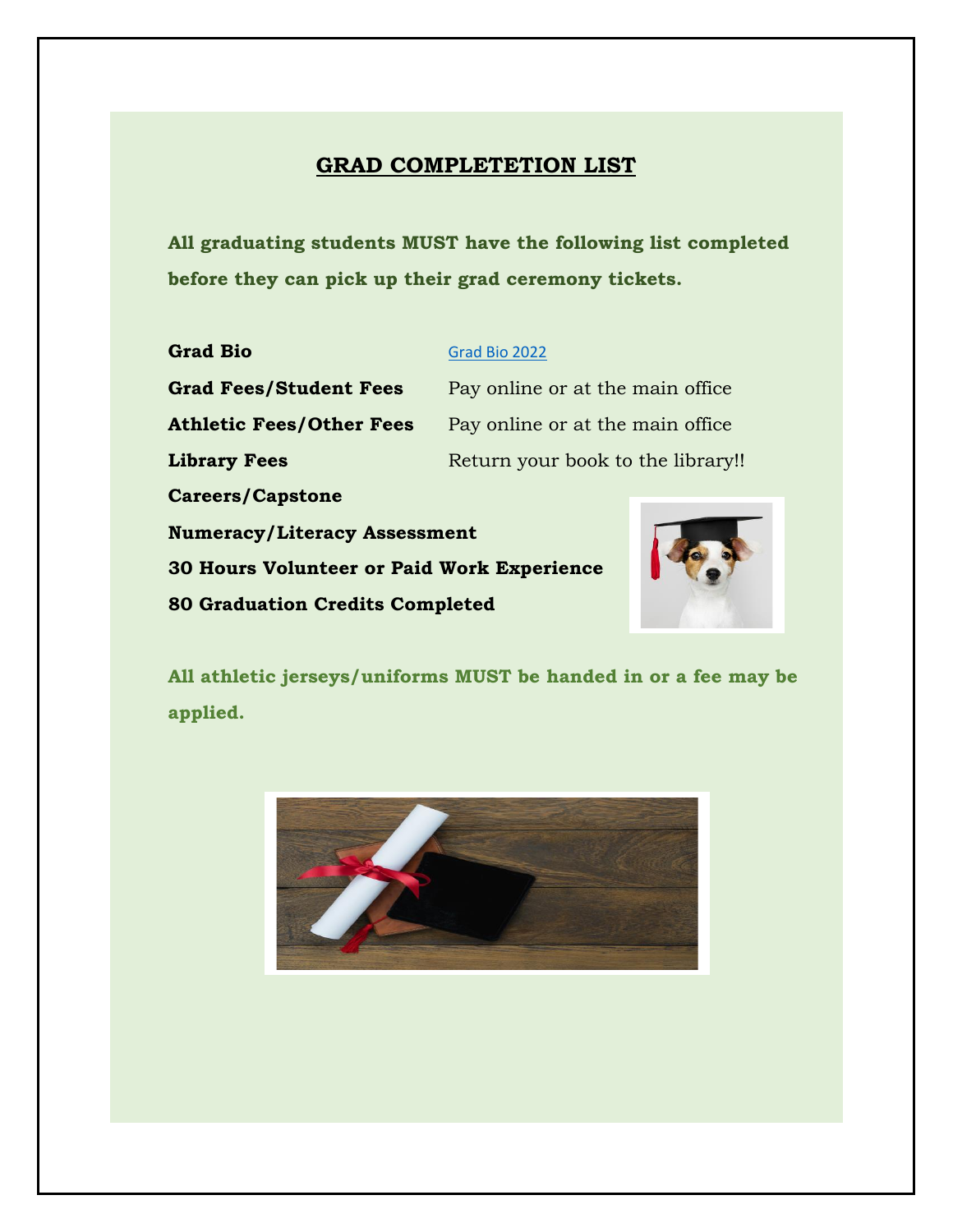#### **PROVINCIAL ASSESSMENTS**

Students must write three assessments in their graduation program – Numeracy 10, Literacy 10, and Literacy 12. In January, grade 10's who had an English or Math class in semester one were scheduled to write their numeracy or literacy assessments. Unfortunately, the ministry needed to cancel the session at the last minute, leaving us to reschedule the students for later in the year.

Grade 10's will now write their assessments using a Flex Day in June. Students with a last name starting with M-Z will write their assessments on June 15th. Students requiring extra time or supports will be contacted by our Learning Support Teachers to make arrangements to implement those supports, including possibly writing on different days during the week of June  $13<sup>th</sup> - 17<sup>th</sup>$ . Any grade 11 or 12 students who missed their assessment should see Ms. Oddleifson in the office to be schedule for June as soon as possible.

Assessments can't really be studied for; however it is possible to prepare for the assessment. The ministry has sample questions and tests available here - [Click Here](https://www2.gov.bc.ca/gov/content/education-training/k-12/support/curriculum-and-assessment/assessments/graduation)

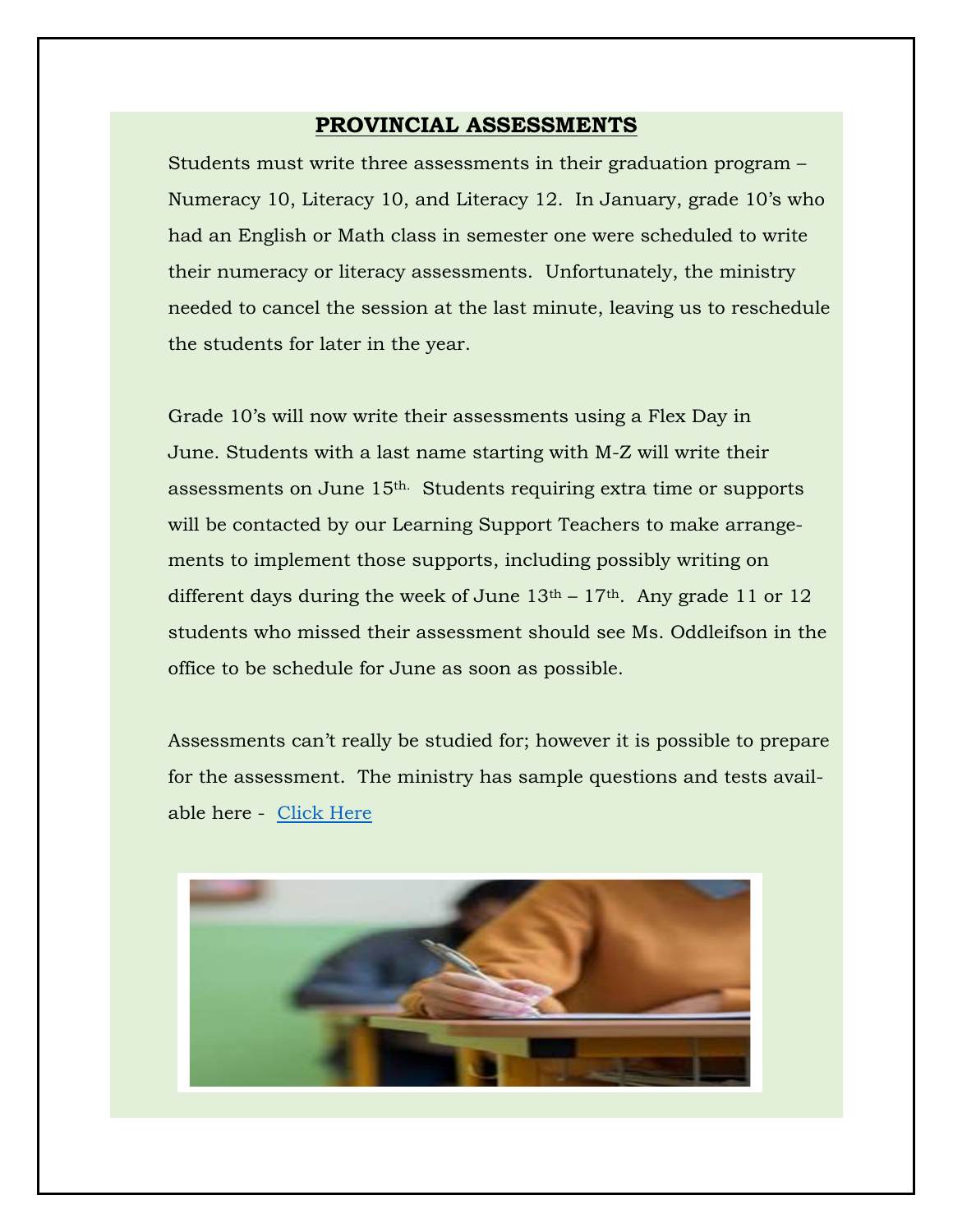# **SD71 School Emergency Program Guide For Parents and Guardians**

Emergency situations can happen at any time and as a school, we have protocols we follow to keep our students safe. Please take a look at the SD71 School Emergency Program Guide for Parents and Guardians [click here](https://learn71-my.sharepoint.com/personal/susan_quinton_sd71_bc_ca/Documents/Desktop/Comox-Valley-Parent-Emergency-Letter-2022.pdf) to see what our different procedures for situations like evacuation and dismissal look like.

For example:

Did you know that in an emergency when dismissal occurs your child can only be signed out in person and to a parent or emergency contact on file at the school? Valid ID is required.

Did you know that calling your child's cell phone during an emergency may be putting them at higher risk by disclosing their location or drawing attention to them during a lock down?